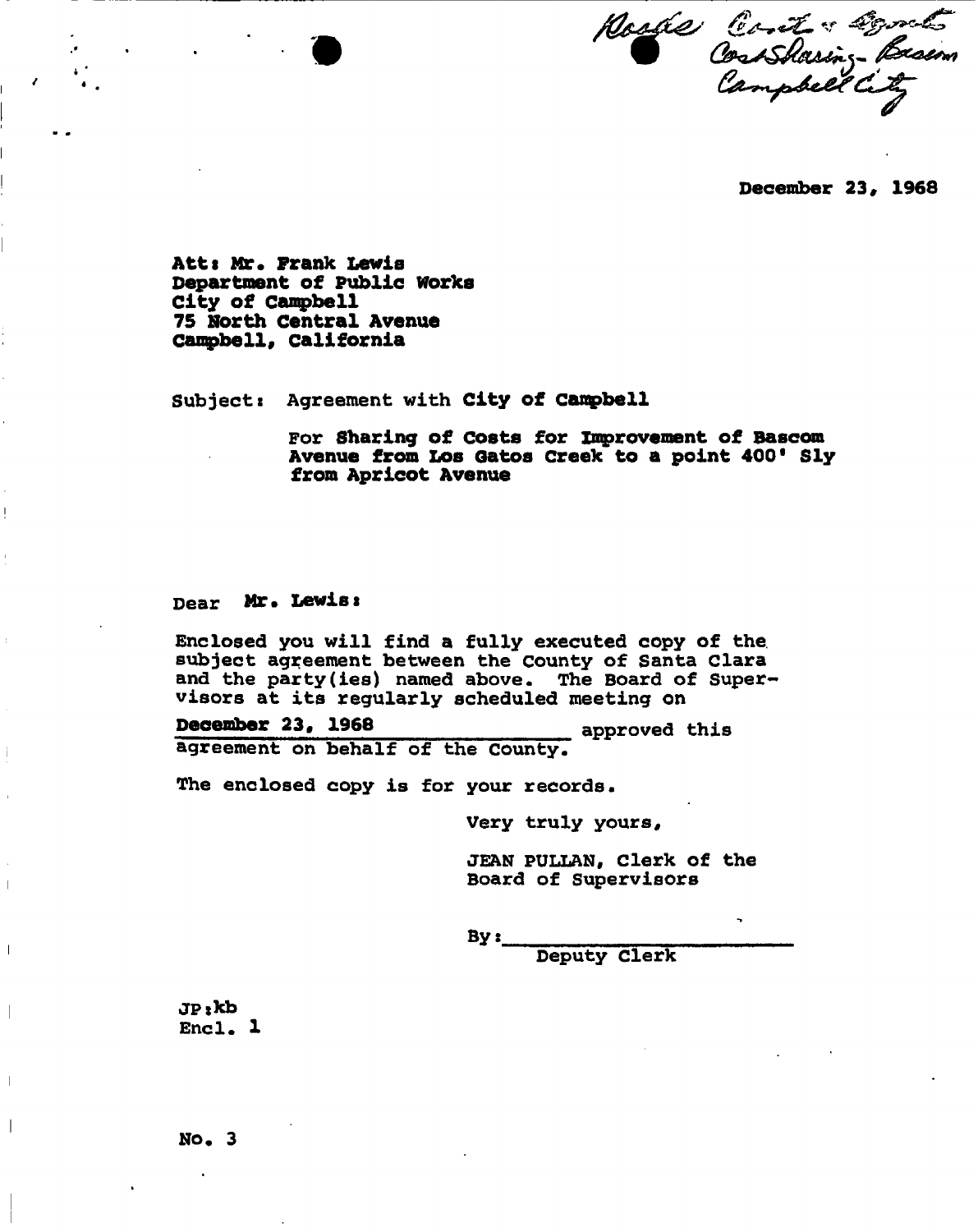| WHITE $\cdot$ - Controller<br><b>CANARY</b> - County Executive<br>PINK - Central Service or | $No$    |
|---------------------------------------------------------------------------------------------|---------|
| GOLD, ROD-County Engineer<br>GREEN $-$ File                                                 | JOB NO. |

|--|--|

Change Order No.

 $\mathcal{A}$ 

ĸ

## BOARD OF SUPERVISORS SANTA CLARA COUNT?

#### DATE. December 23, 1968

|                                         | The following contract <b>MAKING CARS CONTRACT TO WAS</b> approved by the |  |  |
|-----------------------------------------|---------------------------------------------------------------------------|--|--|
| Board of Supervisors at a meeting held: |                                                                           |  |  |

|            | For the amount of \$ As per Agreement attached |  |  |  |
|------------|------------------------------------------------|--|--|--|
| Contractor |                                                |  |  |  |
|            |                                                |  |  |  |
|            |                                                |  |  |  |

 $\mathscr{S}_\mathbb{R}$ 

**JEAN PULLAN Clerk of the Board**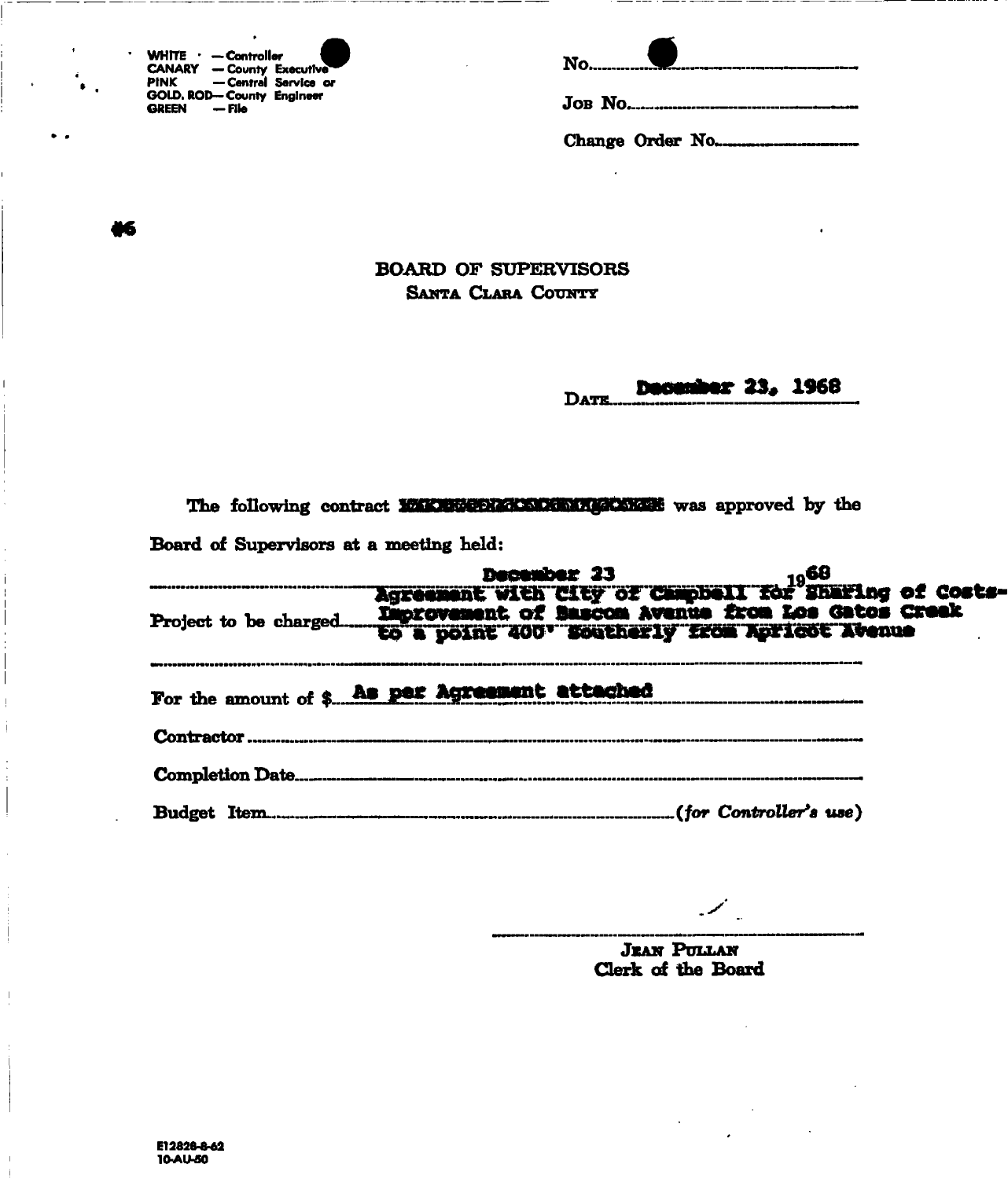AGREEMENT BETWEEN COUNTY OF SANTA CLARA AND CITY OF CAMPBELL RELATING TO IMPROVEMENT OF BASCOM AVENUE FROM LOS GATOS GREEK TO A POINT 400 FEET SOUTHERLY FROM APRICOT AVENUE

This is an agreement between the County of Santa Clara, State of California (County), and the City of Campbell (City) to improve Bascom Avenue from Los Gatos Creek to a point four hundred feet (400<sup>'</sup>) southerly from Apricot Avenue.

IT IS AGREED between the parties as follows:

#### 1, Preparation of Plans and Specifications

City shall prepare and submit to County for approval a record of survey, plans and specifications for the improvement of Bascom Avenue from Los Gatos Creek to a point four hundred feet. (400') southerly from Apricot Avenue. Upon approval by County, City shall advertise the project for bids and shall award a contract to be supervised to completion by City.

2. County's Share of Cost

Within thirty (30) days after approval by County of the plans, specifications and record of survey, County shall pay to City the amount, as mutually agreed upon by the parties, which will be necessary to match the urban extension funds to be received from the State of California by County for that portion of the project which lies within.unincorporated area of County. When the aforementioned urban extension funds are received by County, they, too, shall be paid to City. Upon completion of the project City shall submit to County a final accounting of the total construction cost for improving Bascom Avenue from Los Gatos Creek to a point four hundred feet (400') southerly from Apricot Avenue. As used in this agreement, the term "construction cost" shall mean the total of all costs incurred and expenditures made by City in connection with

costs include and expenditures made by City in connection with include by City in connection with the connection with  $\alpha$ */- Wee\*\*\*\*/* 

 $-1-$ 

DEC 2 3 1968

• */a*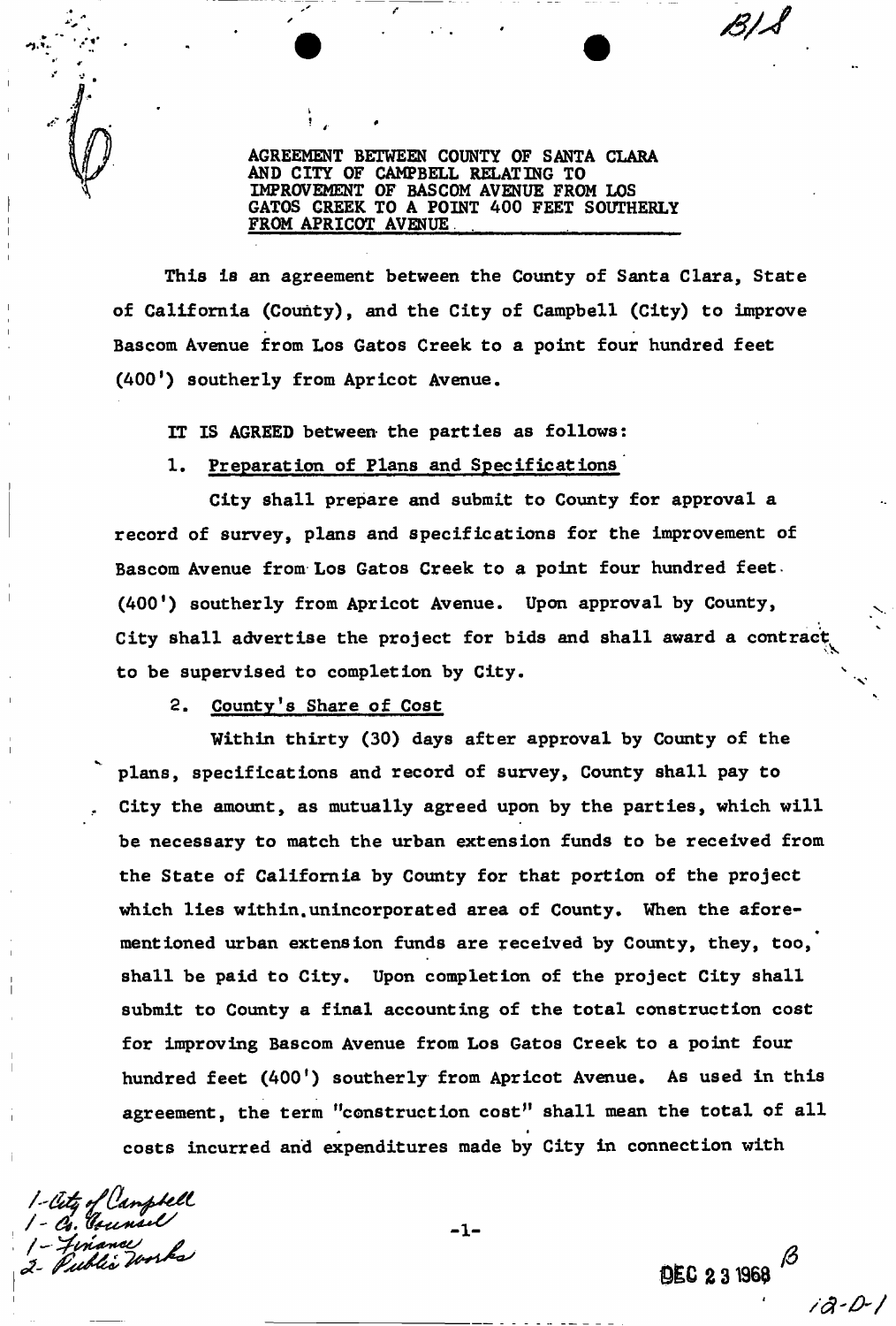constructing the above described project but the term shall not include legal fees or other costs incurred by the parties in acquiring the necessary rights of way for the project within their respective jurisdictions. County's share of the project shall be that amount of the aforementioned construction cost expended on the portion of the project which lies within unincorporated territory of County. In the event the aforementioned final accounting shows that the sum advanced to City is less than County's share of the total construction cost, County shall pay City the difference within sixty (60) days from receipt of the final accounting. However, in the event this final accounting shows that the sum advanced to City is more than County's share of the total construction cost, City shall return the difference to County within sixty (60) days.

## 3. City's Share of Cost

City's share of the project shall be that amount of the aforementioned construction cost expended on the portion of the project which lies within incorporated territory of City. City shall contribute toward the cost of construction of the project all of the urban extension matching funds received from the State of California for that portion of the project which lies within incorporated territory of City, plus a sum of money equal in amount to the aforementioned urban extension matching funds, plus any additional sum necessary to make up City's share of the project.

## 4. Parties to Provide Necessary Rights of Way

County shall provide at its own expense all rights of way required for construction of the project within the unincorporated area of County and City shall provide at its own expense all rights of way required for construction of the project within the incorporated area of City.

 $-2-$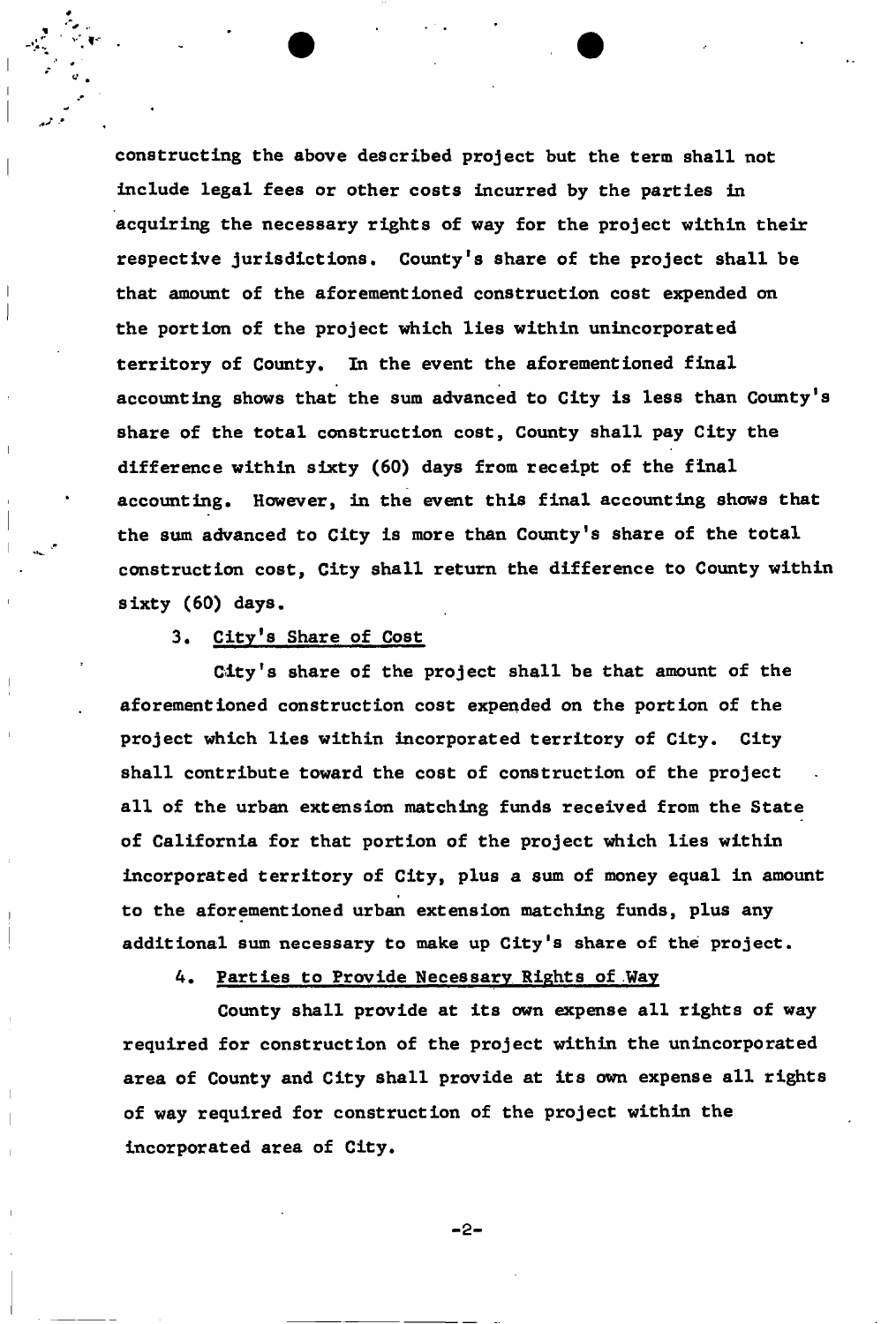## 5, Insurance

City shall require any contractor awarded the contract to have public liability and property damage insurance in form and limits of liability acceptable to City and County, insuring City and County and their respective officers and employees from and against any loss, cost or expense arising out of or in any way connected with the construction of the above described project.

IN WITNESS WHEREOF, the parties hereto have executed this agreement as of **DEC 231968** 

Chairman, Board of Supervisors County of Santa Clara, State of California

ATTEST: JEAN PULLAN, Clerk Board of Supervisors

CITY OF CAMPBELL

Title:  $M$  Mayor  $\cdot$ 

APPROVED AS TO FORM:

Deputy County Counsel

ARS: j 10-24-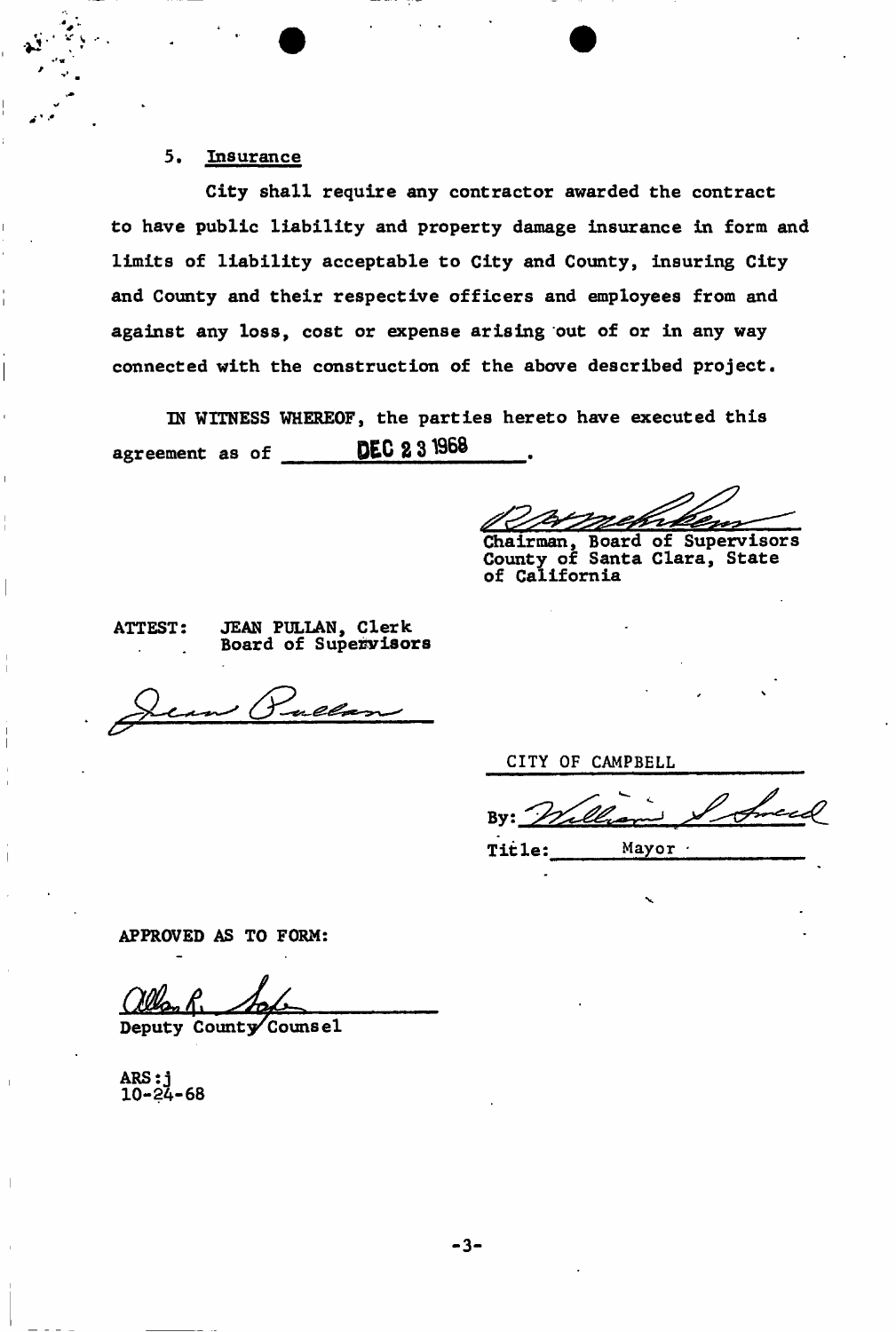# $n_{\mathbf{V}}$  of santa clara



#### TRANSMITTAL MEMORANDUM

DEPARTMENT OF PUBLIC WORKS

DATE: December 11, 1968

S.D. 2

FOR: BOARD OF SUPERVISORS AGENDA OF December 23 , 19 68

FROM: STEFFANI, DESIGN, PUBLIC WORKS

TITLE: AGREEMENT BETWEEN COUNTY OF SANTA CLARA AND CITY OF CAMPBELL RELATING TO IMPROVEMENT OF BASCOM AVENUE

#### DESCRIPTION:

The agreement provides for the sharing of costs for the construction o of the Bascom Avenue project between Los Gntos Creek and a point 400 feet southerly of Apricot Avenue.

The County has received an allocation from the California Highway Commission for Urban Extension Funds to be used on this project.

The agreement has already been executed by the City of Campbell.

Approva.l is recommended.

After execution please send one copy to:

Department of Public Works City of Campbell 75 North Central Avenue Campbell, California

|                         | Tattention: Mr. Frank Lewis    |                                   |
|-------------------------|--------------------------------|-----------------------------------|
| $\texttt{ECS:JYT:}$ vlh |                                | $\leq$ 0.                         |
| attachments             |                                | AGENDA DATA                       |
|                         | ميلية<br>الثالث<br>an a        | DATE:<br>ITEM NO:<br>BOARD ACTION |
| APPROVED:               | JAMES T. ROTT, COUNTY ENGINEER |                                   |
| 755 RCY 10/95           | $PAGE$ of                      | DEC 23 1968                       |